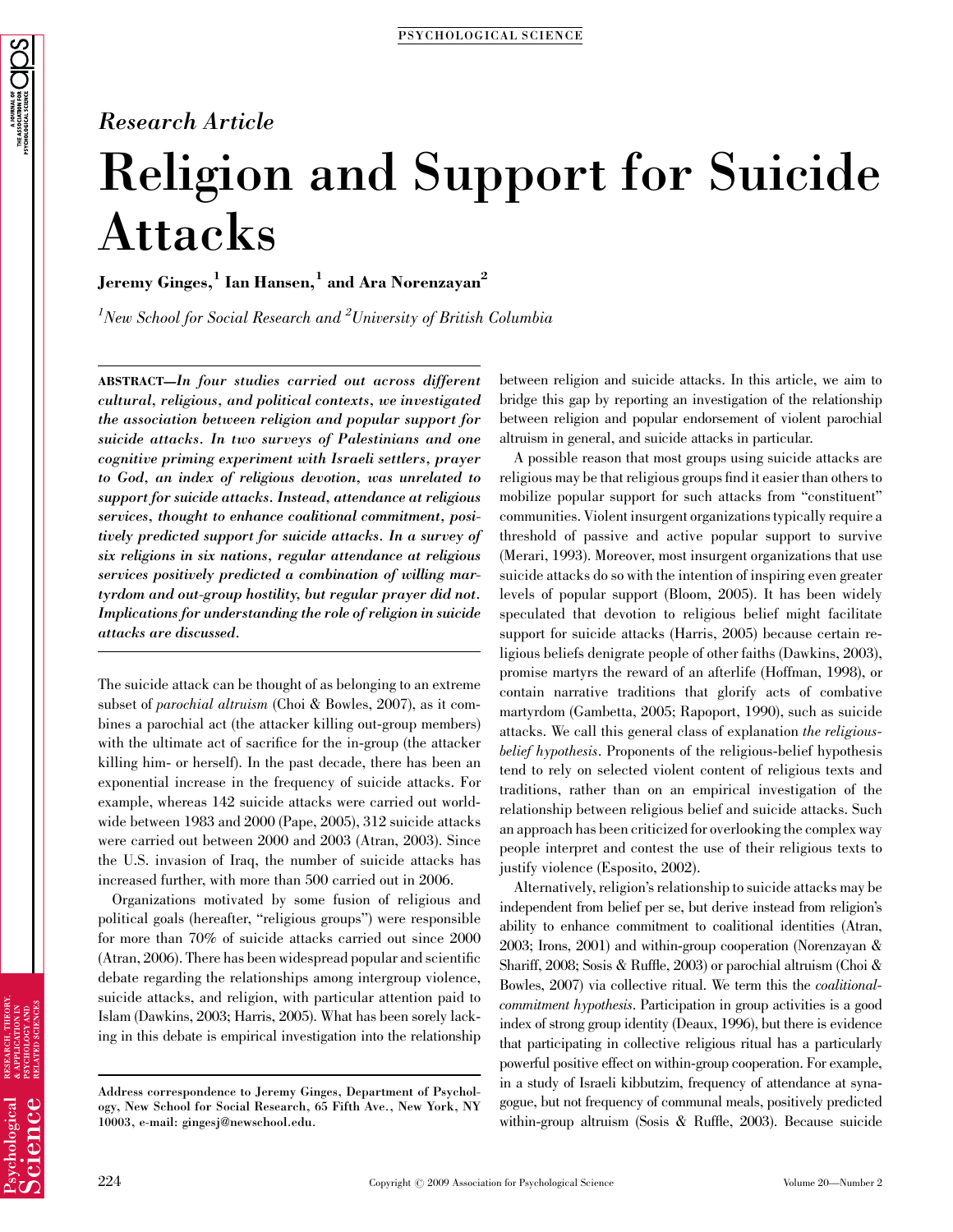attacks are an extreme form of within-group cooperation (involving the sacrifice of the attacker's life to his or her collective), the positive effect of collective religious ritual on within-group cooperation in general may hold for support of suicide attacks in particular.

Collective religious rituals may enhance coalitional commitment and create a sense of fictive kinship within congregations (Irons, 2001) via two possible mechanisms. First, mimicry has been shown to increase cooperative behavior (van Baaren, Holland, Kawakami, & van Knippenberg, 2004), and collective religious rituals common to mosques, synagogues, temples, or churches typically involve ritualized coordinated movements (Atran & Norenzayan, 2004) that might be thought of as large-scale mimicking behavior. Second, these rituals typically also include costly commitment to shared counterintuitive beliefs that signal in-group commitment (Atran & Norenzayan, 2004; Irons, 2001). Greater in-group commitment, in turn, may be associated with greater intergroup conflict (Ginges, Atran, Medin, & Shikaki, 2007). In one cross-cultural study, costly behaviors that mark in-group identity (e.g., ritual genital mutilation, body piercings) were shown to predict the existence of wars with out-groups (Sosis, Kress, & Boster, 2007).

To summarize, the religious-belief hypothesis holds that measures of devotion to specific religious beliefs should positively predict support for suicide attacks. Our coalitional-commitment hypothesis holds instead that any relationship between religion and support for suicide attacks is a by-product of the positive effect of collective religious ritual on coalitional commitment and, thus, that attendance in collective religious activities should positively predict support for suicide attacks.

We tested these alternative hypotheses in four studies. In Studies 1 and 2, we investigated whether support for suicide attacks was predicted by prayer frequency (an index of devotion to religious belief $^{\rm l}$ ) and frequency of mosque attendance (an index of coalitional commitment), respectively, in two surveys of Palestinian Muslims living in the West Bank and Gaza; in Study 3, we used a cognitive priming experiment to test whether reminders of praying to God or reminders of synagogue attendance increased the likelihood that Israeli Jews would support an Israeli suicide attack against Palestinians; and in Study 4, we carried out a broader cross-cultural investigation of the relationships among prayer, attendance, and parochial altruism among Indonesian Muslims, Mexican Catholics, British Protestants, Russian Orthodox in Russia, Israeli Jews, and Indian Hindus.

# STUDY 1: PALESTINIAN SURVEY, 1999

We began by analyzing data from a nationally representative survey of 1,151 Palestinian Muslim adults (572 men, 579 women; mean age  $\approx$  34 years) who participated in individual

<sup>1</sup>Because prayer is an inward communication with a divine power (James, 1902/1961), religious devotion can be inferred from prayer frequency. In Studies 1 and 4, we empirically validated prayer's importance as an index of religious devotion.

face-to-face home interviews carried out in  $1999<sup>2</sup>$ . This study had two purposes. First, we tested our assumption that prayer and attendance at collective religious services (attendance) constitute overlapping but distinct aspects of religious experience, and that prayer would more strongly predict devotion to religious beliefs or deities (religious devotion). The second, and primary, goal was to test our hypothesis that, compared with prayer, attendance at religious services would more strongly predict support for suicide attacks.

#### Method

We regressed religious devotion and support for suicide attacks, respectively, on frequency of prayer and frequency of mosque attendance in the first step, adding additional control variables in the second step. This strategy allowed us to examine the unique relationships between our primary predictor variables and our dependent variables.

#### Predictor Variables

To assess prayer frequency, we used responses to the question, ''How often do you pray?'' Responses were as follows: 9.1% "never," 7.1% "very little," 6.2% "on Fridays and religious holidays," 8.4% "more than once a week," and 69.3% "five times a day.'' To assess frequency of mosque attendance, we used responses to the question, ''How often do you go to mosque?'' Responses were as follows: 24.1% ''on religious holidays only,'' 35.6% ''on Fridays and religious holidays,'' 22% ''at least once a week,'' and 18.3% ''once a day.'' Prayer frequency and mosque attendance were correlated  $(r_s = .28, p < .01)$ .

#### Dependent Variables

To assess support for suicide attacks, we used responses to the question, ''Do you support martyrdom attacks?'' Twenty-three percent said they supported such attacks, and 77% were opposed. To assess religious devotion, we used responses to the question, ''How important is religion in your life?'' Responses were as follows: 75% "very important," 20% "somewhat important," 4% "not very important," and 1% "unimportant."

#### Control Variables

In our analyses, we controlled for gender, age, education level, refugee status, standard of living, support for the rule of Palestine by Sharia (this is the stance of Hamas and Palestinian Islamic Jihad, or PIJ, the groups responsible for most Palestinian suicide attacks), and support for the Oslo peace process. Our sample was representative of the population in terms of gender, education level, and refugee status.

<sup>&</sup>lt;sup>2</sup>The supplementary materials available on-line (see p. 230) provide additional details on the methods for all four studies.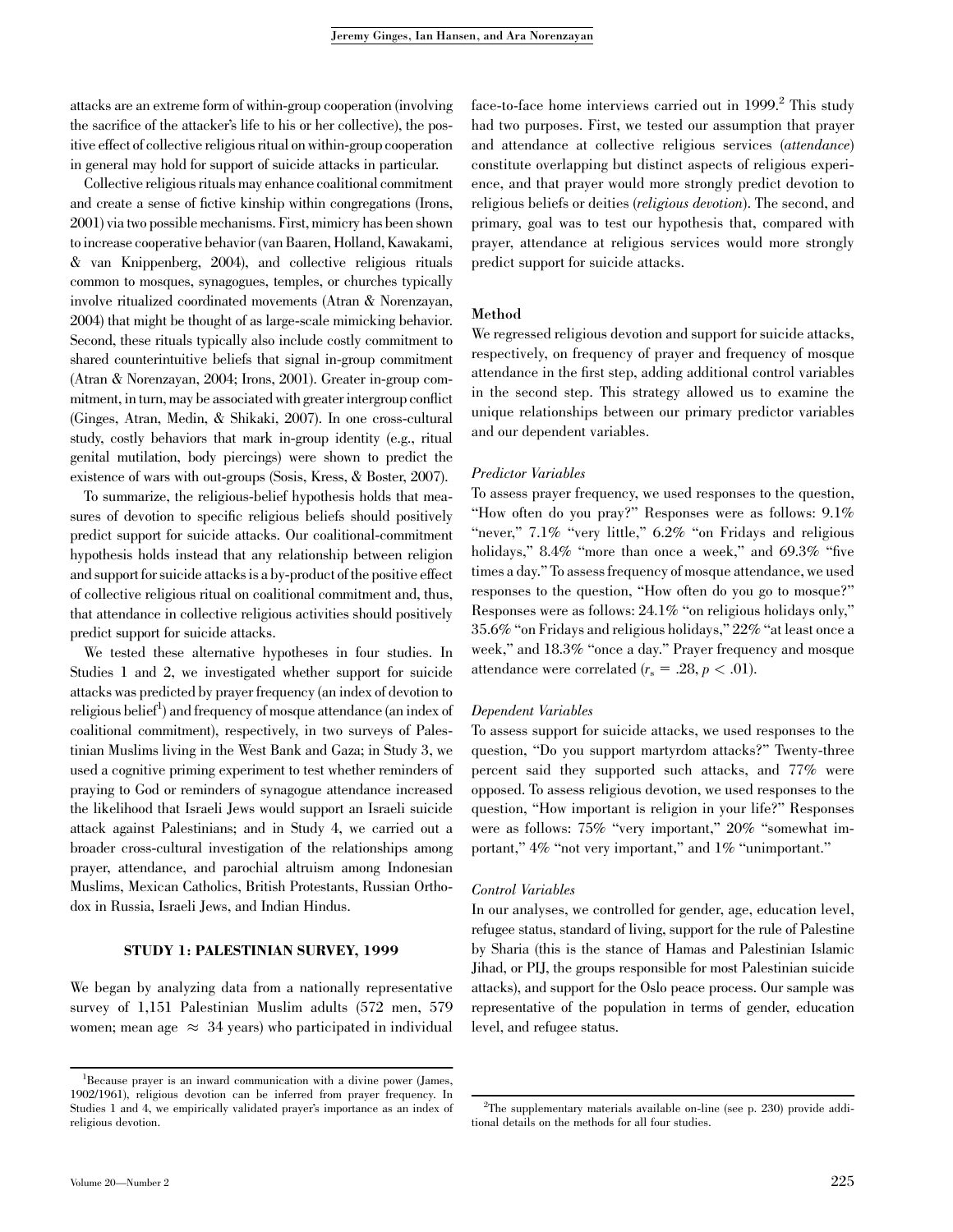#### TABLE 1

| Study and dependent variable      | Prayer to God                             | Attendance at collective religious services |
|-----------------------------------|-------------------------------------------|---------------------------------------------|
| Study 1: Palestinian survey, 1999 |                                           |                                             |
| Religious devotion                | Wald = $47.19$ , odds ratio: $3.3-8.55$   | Wald = $0.45$ , odds ratio: $0.58 - 1.97$   |
| Support for suicide attacks       | Wald = $0.71$ , odds ratio: $0.71-2.3$    | Wald = $6.42$ , odds ratio: $1.15 - 3.02$   |
| Study 2: Palestinian survey, 2006 |                                           |                                             |
| Support for suicide attacks       | Wald = $0.95$ , odds ratio: $0.57 - 5.22$ | Wald = $4.23$ , odds ratio: 1.03-3.84       |
| Study 4: Six-nation survey        |                                           |                                             |
| Religious devotion                | $\beta = .25$                             | $\beta = .08$                               |
| Parochial altruism                | Wald = $2.17$ , odds ratio: 0.93–1.64     | Wald = $38.4$ , odds ratio: 1.71-2.82       |

Summary of Regression Analyses Predicting Religious Devotion, Support for Suicide Attacks, and Parochial Altruism From Prayer and Attendance Frequency in Studies 1, 2, and 4

Note. The analyses reported in this table included control variables. For odds ratios,  $95\%$  confidence intervals are reported. Significant results ( $p < .05$ ) are in boldface. Full tables including results for control variables may be found in the supplementary materials on-line (see p. 230).

#### Results and Discussion

Because our dependent and predictor variables were strongly skewed, we carried out logistic regressions, which make no assumptions regarding the normality of the distribution of dependent or independent variables. Regressions used reverse Helmert contrasts, comparing the effect of each category of a given predictor variable except the first (reference) category with the average effect of the previous categories. The reference category for prayer was ''never pray,'' and the reference category for attendance was ''on religious holidays only.''

## Religious Devotion

Religious devotion was recoded as 1 (religion is ''very important'') or 0 (religion is ''somewhat important'' or less). When we regressed religious devotion on attendance and prayer, we found that compared with praying less frequently, praying five times a day increased the predicted odds of a respondent saying that religion is ''very important in my life'' by a factor of 6.6 (Wald coefficient  $= 70.07$ ; the 95% confidence interval for the odds ratio =  $3.30-8.85$ ,  $p < .001$ ), whereas attendance was unrelated to religious devotion once prayer was accounted for (all Wald coefficients  $< 1.30$ ,  $p_s > .1$ ). The effect of prayer was reliable when we included control variables in the second step of the analysis (see Table 1). Thus, frequency of prayer was found to be a good measure of religious devotion.

#### Support for Suicide Attacks

Compared with attending less frequently, attending a mosque once a day increased the predicted odds of a respondent supporting suicide attacks by a factor of 2.11 (Wald coefficient  $=$ 12.11; 95% confidence interval for the odds ratio  $= 1.38 - 2.20$ ,  $p < .01$ ), whereas prayer was unrelated to support for suicide attacks (all Wald coefficients  $\langle 2.30, p s \rangle$ ). The effect of attendance was reliable when control variables were included in the second step of the analysis (see Table 1).<sup>3</sup> We found the same results using alternate contrast methods, and prayer frequency did not moderate the effect of attendance frequency.

# **Discussion**

In summary, Study 1 found (a) that prayer frequency was a significant predictor of religious devotion, but mosque attendance was not, and (b) that mosque attendance was a significant predictor of support for suicide attacks, but prayer was not. These results provided initial evidence for the coalitional-commitment hypothesis and against the religious-belief hypothesis.

#### STUDY 2: PALESTINIAN SURVEY, 2006

We replicated the findings of Study 1 in a survey, carried out in 2006, of 719 Palestinian Muslim university students (360 men, 359 women; mean age  $\approx 21$  years) who participated in individual face-to-face interviews across 14 university campuses in the West Bank and Gaza. In this study, we were able to control for two additional variables that could predict support for suicide attacks: support for Hamas or PIJ (most Palestinian suicide attackers have been student members of these groups) and dehumanization of Israelis. In addition, we used a different wording to measure support for suicide attacks in an attempt to assess the robustness of the previous findings.

#### Method

# Predictor Variables

Each predictor variable was assessed with one question. Participants were asked, ''How often do you pray to Allah?'' Responses to this question were as follows: 3% ''never,'' 5% ''very little,'' 2% ''on Fridays only,'' 4% ''once a day,'' and 85% ''five times a day.'' Participants were also asked, "How often do you go to mosque?" Responses to this question were as follows: 30% ''never,'' 22% "rarely," 12% "on Fridays only," 5% "daily," and 32% "more than once a day.''

 ${}^{3}$ In this study, and in all other studies reported in this article, gender did not have a main effect and did not interact significantly with any of our predictor variables.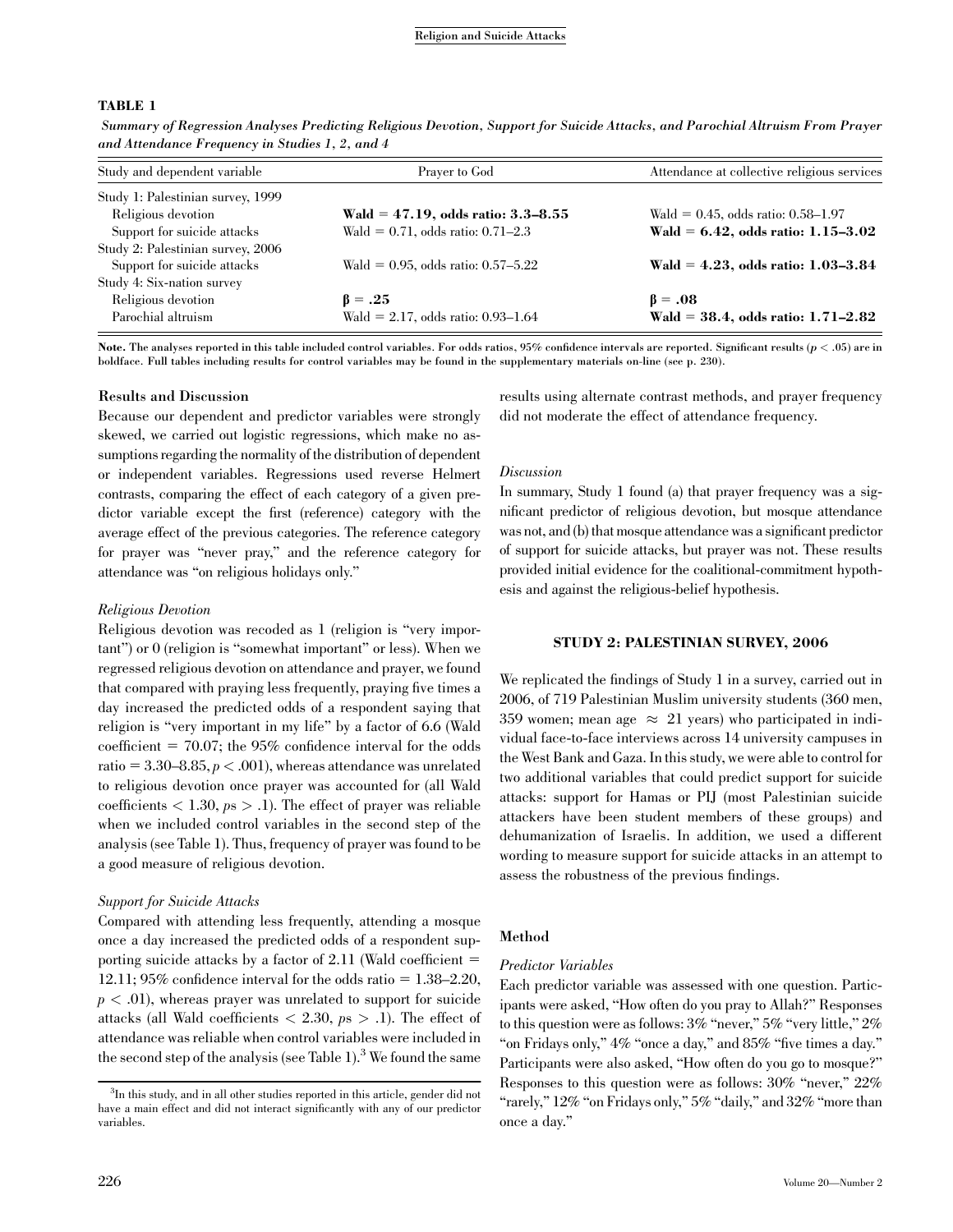#### Dependent Variables

To measure support for suicide attacks, we asked participants, ''In your opinion, what is the position of Islam regarding the bomber who kills himself with the aim of killing his enemies as some Palestinians do? Do you believe that Islam forbids, allows, encourages, or requires such acts in defense of Islam and of the Palestinian people?'' Responses to this question were as follows: 4.2% ''forbids,'' 59% ''allows,'' 23.8% ''encourages,'' and 13% ''requires.'' Our analyses focused on the last response category, as we were interested in extreme responses. However, the results were unchanged when we pooled ''encourages'' and "requires" responses.

# Control Variables

Our sample was representative of the population in terms of gender and refugee status. We controlled for age, gender, whether participants identified with either Hamas or PIJ (vs. Fatah), location (West Bank or Gaza), income, and dehumanization of Israelis. We measured dehumanization by asking participants whether two "uniquely human" emotions, "care and compassion for the family'' and ''pain at the death of a loved one'' were typical of Israelis. Responses for ''care and compassion'' were 41% ''very typical,'' 32% ''somewhat typical,'' 10% ''somewhat atypical,'' and 16% ''very atypical.'' Responses for ''pain at death'' were 54% ''very typical,'' 28% ''somewhat typical,'' 8% ''somewhat atypical," and 11% "very atypical." These two items formed an adequately reliable scale (Cronbach's  $\alpha = .68$ ).

# Results and Discussion

We used logistic regression employing reverse Helmert contrasts to test our hypothesis because of the nonnormal distribution of variables. First, we regressed the belief that Islam requires suicide attacks on prayer frequency and frequency of mosque attendance. As in Study 1, frequency of mosque attendance positively predicted support for suicide attacks (Wald coefficient  $= 14.45, 95\%$  confidence interval for the odds ratio  $=$ 1.89–6.80,  $p < .001$ ), but frequency of prayer did not (all Wald coefficients  $\langle 2.00, p \rangle$ . Compared with respondents who attended the mosque less often, those who attended more than once a day were more likely by a factor of 3.58 to believe that Islam requires suicide attacks. This relationship was still reliable when control variables were included in the second step of the analysis (see Table 1).

Again, devotion to Islam, measured by prayer frequency, was unrelated to Palestinian support for suicide attacks. In contrast, frequency of mosque attendance strongly predicted support for suicide attacks. The effect of mosque attendance cannot be attributed solely to propaganda by religious clerics or to recruitment efforts at mosques, as it held even when we controlled for identification with organizations carrying out suicide attacks and for dehumanization of Israelis.

#### STUDY 3: ISRAELI SETTLER EXPERIMENT

We further investigated the relationship between religion and suicide attacks in a cognitive priming experiment carried out with a representative sample of Israeli Jews living in the West Bank and Gaza (hereafter ''settlers''). The purpose of this study was twofold. First, we investigated whether the association between participation in collective religious services and support for suicide attacks would generalize to a different religious group experiencing intergroup conflict. Second, controlled experiments are necessary to increase confidence in the hypothesized relationship between any two variables. Social-cognition research consistently demonstrates that priming cognitive constructs can temporarily increase their influence on subsequent evaluative and behavioral tasks (Schwarz & Sudman, 1996). By manipulating the order of questions in our survey, we were able to test whether activating cognitions related to ''praying to God'' or ''attending synagogue'' had different effects on the evaluations of an Israeli Jew's suicide attack against Palestinians.

#### Method

# Prime Manipulation

We randomly selected 198 respondents (100 women, 98 men; median age  $=$  34 years) in a telephone survey to participate in this experiment and then randomly assigned them to one of three experimental conditions. Some were randomly assigned to the synagogue-prime condition and were asked about their frequency of attendance at synagogue; others were assigned to the prayer-prime condition and were asked about their frequency of praying to God. Then both groups were asked about their support for a suicide attack against Palestinians (see Dependent Variable). A third group was not primed; they were simply asked about their support for the suicide attack.

# Dependent Variable

Because suicide attacks by Israeli Jews are uncommon, we measured support for a single act carried out by a settler, Baruch Goldstein. On February 25, 1994, Goldstein died while killing 29 and injuring 60 Muslims at prayer in the Cave of the Patriarchs, a site that is holy to both Muslims and Jews and is located in Hebron, the West Bank. Goldstein's act was widely condemned by Israelis, but his supporters refer to him as a martyr (Sprinzak, 2000). To measure support for suicide attacks, we asked participants whether they believed that Goldstein's act was ''extremely heroic'' or not.

#### Results and Discussion

Study 3 replicated the first two studies in a different religious group and using an experimental design, demonstrating the effect of attendance on support for suicide attacks. In the synagogueprime condition, 23% of participants reported believing that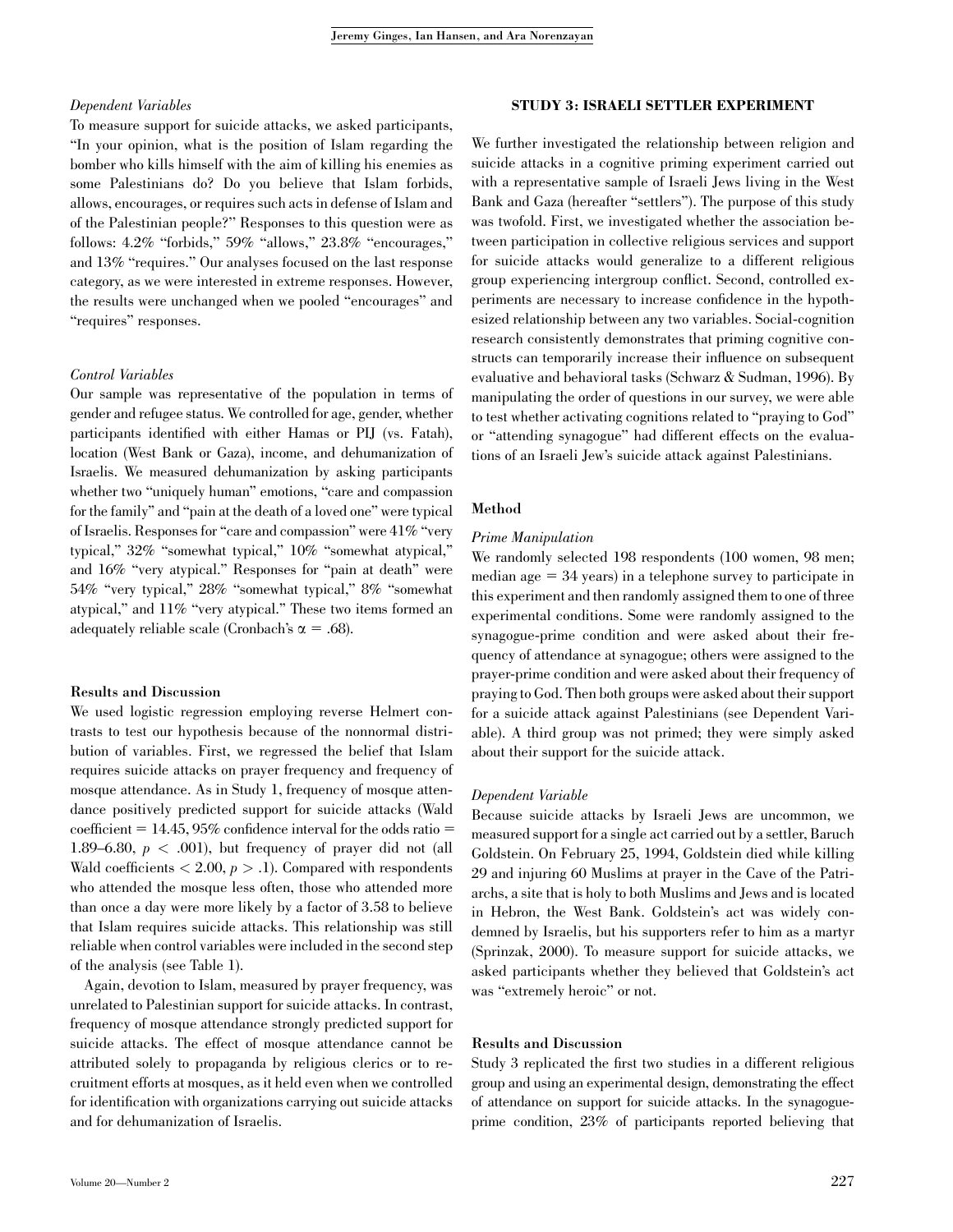Goldstein's act was extremely heroic, whereas 15% of those in the no-prime condition and only 6% of those in the prayer-prime condition reported this belief,  $\chi^2(2, N = 198) = 7.81, p = .02$ . We examined these effects further with a logistic regression, entering the priming conditions as separate predictor variables (prayer prime vs. other conditions, synagogue prime vs. other conditions) so that the reference condition for both variables was the no-prime condition. Compared with participants in the no-prime condition, those primed with attending synagogue were more likely to regard Goldstein's act as extremely heroic (Wald coefficient  $= 4.01, 95\%$ confidence interval for the odds ratio = 1.01–3.55,  $p < .05$ ), whereas those primed with prayer were marginally less likely to regard his act as extremely heroic (Wald coefficient  $= 2.83, 95\%$ confidence interval for the odds ratio =  $0.14-1.16$ ,  $p = .09$ ).

# STUDY 4: SURVEY OF SIX RELIGIOUS MAJORITIES IN SIX NATIONS

In Study 4, we analyzed data from representative surveys of Indonesian Muslims, Mexican Catholics, British Protestants, Russian Orthodox in Russia, Israeli Jews, and Indian Hindus  $(N = 4,704)$  that were conducted in 2003–2004 on behalf of the British Broadcasting Corporation by ICM Research. The goal was to further investigate whether the relationship between attending collective religious services and a propensity for parochial altruism holds across a wider variety of political and cultural contexts. We also retested our assumption that prayer frequency is more strongly associated with levels of religious devotion than is attendance frequency.

# Method

#### Predictor Variables

To measure prayer frequency, we asked participants whether they prayed regularly or less than regularly; 58.6% reported praying regularly, and 41.4% reported praying less than regularly. To measure religious attendance, we asked participants whether they agreed or disagreed with the statement ''I regularly attend an organized religious service''; 42% agreed, and 58% disagreed.

#### Dependent Variables

We constructed a cross-cultural measure of parochial altruism relevant in contexts devoid of suicide attacks. Respondents received a positive score for parochial altruism if they endorsed both of the following two items: ''I would be willing to die for my God/beliefs'' (a measure of altruism toward the in-group) and ''I blame people of other religions for much of the trouble in this world'' (a measure of hostility to out-groups). Nine percent of the entire sample endorsed both items.

Religious belief and devotion was measured by agreement or disagreement with the following statements: ''I have always believed in God," "God judges my actions and the way I live my life," "God created the universe," "God could prevent suffering if He wanted to,'' ''I don't believe death is the end,'' ''I find it hard to believe in God when there is so much [suffering]'' (reversescored), ''The world would be a more peaceful place if people didn't believe in God'' (reverse-scored), and ''Religion is a cloak for politics'' (reverse-scored). These items formed an adequate index (Cronbach's  $\alpha = .67$ ).

# Control Variables

Our sample was representative of each nation's population in terms of gender and age. In addition to gender and age, control variables included work type (arranged from highest to lowest socioeconomic status), a measure of belief in superiority of ingroup beliefs (response of ''agree,'' ''disagree,'' or ''don't know'' to the statement ''My God/beliefs is the only true God/beliefs''), and a measure of national human development (United Nations Human Development Program, 2004).

# Results and Discussion

# Religious Devotion

Prayer was again a stronger predictor of the religious-devotion index,  $\beta = .39$ ,  $SE_{\beta} = .02$ ,  $t(4704) = 25.94$ , than was attendance at collective religious services,  $\beta = .14$ ,  $SE_{\beta} = .02$ ,  $t(4704) = 9.18$ , both  $ps < .001$ . This remained true when other variables were controlled for (see Table 1).

#### Parochial Altruism

Because our dependent variable was strongly skewed, we used a logistic regression strategy similar to our approach in Studies 1 and 2. For the whole sample, endorsement of parochial altruism (i.e., both declaring a willingness to die for one's God or beliefs and reporting that people of other religions were to blame for much of the trouble in the world) was not uniquely predicted by prayer frequency when we controlled for frequency of attendance (Wald coefficient =  $2.19, p > .1$ ). However, endorsement of parochial altruism was higher, by a factor of 2.54, for regular (compared with irregular) attendees at the mosque, church, synagogue, or temple when we controlled for prayer frequency (Wald coefficient  $= 55.15, 95\%$  confidence interval for the odds ratio = 1.99–3.26,  $p < .001$ ). The effect of attendance remained when we included our control variables in the regression, odds ratio = 2.20,  $p < .001$  (see Table 1).

The strength of the relationships of prayer and attendance to parochial altruism differed somewhat across subsamples (see Fig. 1). We tested whether the effects of prayer and attendance on endorsement of parochial altruism interacted with subsample membership, finding that the positive effect of attendance on endorsement of parochial altruism was reliably stronger for the Russian Orthodox than for the other subsamples averaged together (Wald coefficient  $= 7.31, 95\%$  confidence interval for the odds ratio =  $1.33-5.91, p < .01$ ) and that the negative effect of prayer on endorsement of parochial altruism was reliably stronger for the Indonesian Muslims than for the other subsamples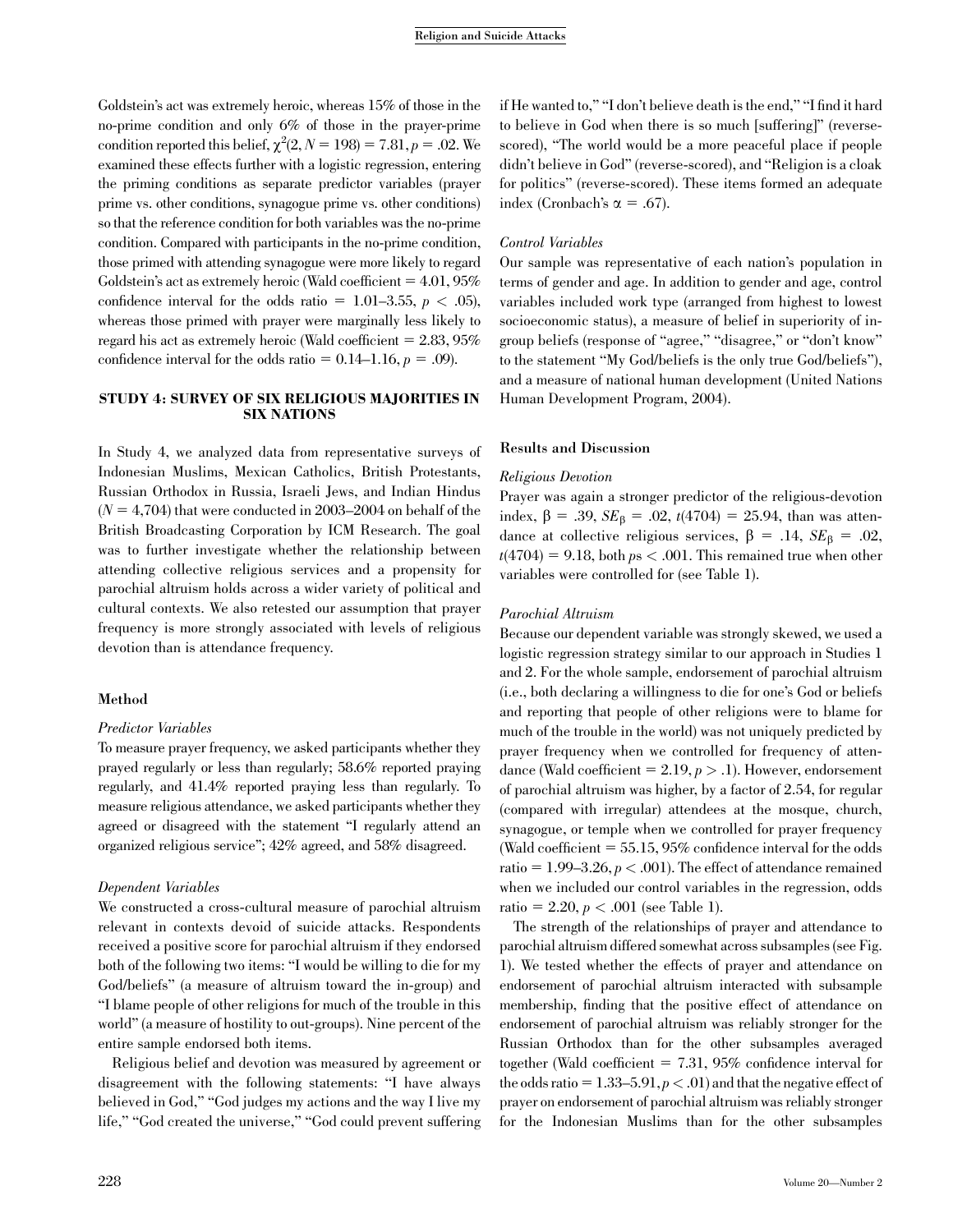

Fig. 1. Results from Study 4: relative odds of endorsing parochial altruism as a function of engaging in regular prayer (vs. less than regular prayer) and attending religious services regularly (vs. less than regularly). Results are presented for the six faith groups separately and for the full sample. Each line is an error bar indicating the 95% confidence interval for the odds ratio to the right.

averaged together (Wald coefficient  $= 5.97, 95\%$  confidence interval for the odds ratio =  $0.43-0.86$ ,  $p < .05$ ). No other interactions were statistically significant. We caution against overinterpreting these differences, however, as our samples differed along multiple dimensions.

#### GENERAL DISCUSSION

In Studies 1 and 2, the frequency with which Palestinian Muslims attended mosque, but not their frequency of prayer, positively predicted support for a specific and extreme example of parochial altruism: suicide attacks. In Study 3, priming synagogue attendance (but not prayer to God) increased the likelihood of Jewish Israeli settlers believing that a specific suicide attack carried out against Palestinians was ''extremely heroic.'' Study 4 demonstrated, in a multinational and multireligious sample, that parochial altruism was positively predicted by frequency of attendance at organized religious services, but not by frequency of prayer.

Other behaviors, such as direct propaganda and recruitment in places of collective worship, may also increase support

for suicide attacks. However, these behaviors do not provide counterexplanations for our results. In Study 1, more frequent mosque attendance predicted greater support for suicide attacks even when we statistically controlled for support for political Islam. In Study 2, frequency of mosque attendance predicted support for suicide attacks even when we controlled both for identification with religious Palestinian groups that carry out such attacks and for dehumanization of Israelis. Thus, at both high and low levels of such identification and dehumanization, more-frequent attendees demonstrated greater support for suicide attacks.

We should note that building coalitional commitment may have many positive and benign consequences, leading to strong communal institutions (Putnam, 2000). Only in particular geopolitical contexts is the parochial altruism associated with such commitments translated into something like suicide attacks. It is also evident that social mechanisms that facilitate parochial altruism (e.g., youth groups, military parades, sports events) are available to nonreligious groups. For example, the nonreligious Tamil Tigers of Sri Lanka use such mechanisms to recruit support for intergroup violence and, indeed, suicide attacks (Gambetta, 2005). Clarifying